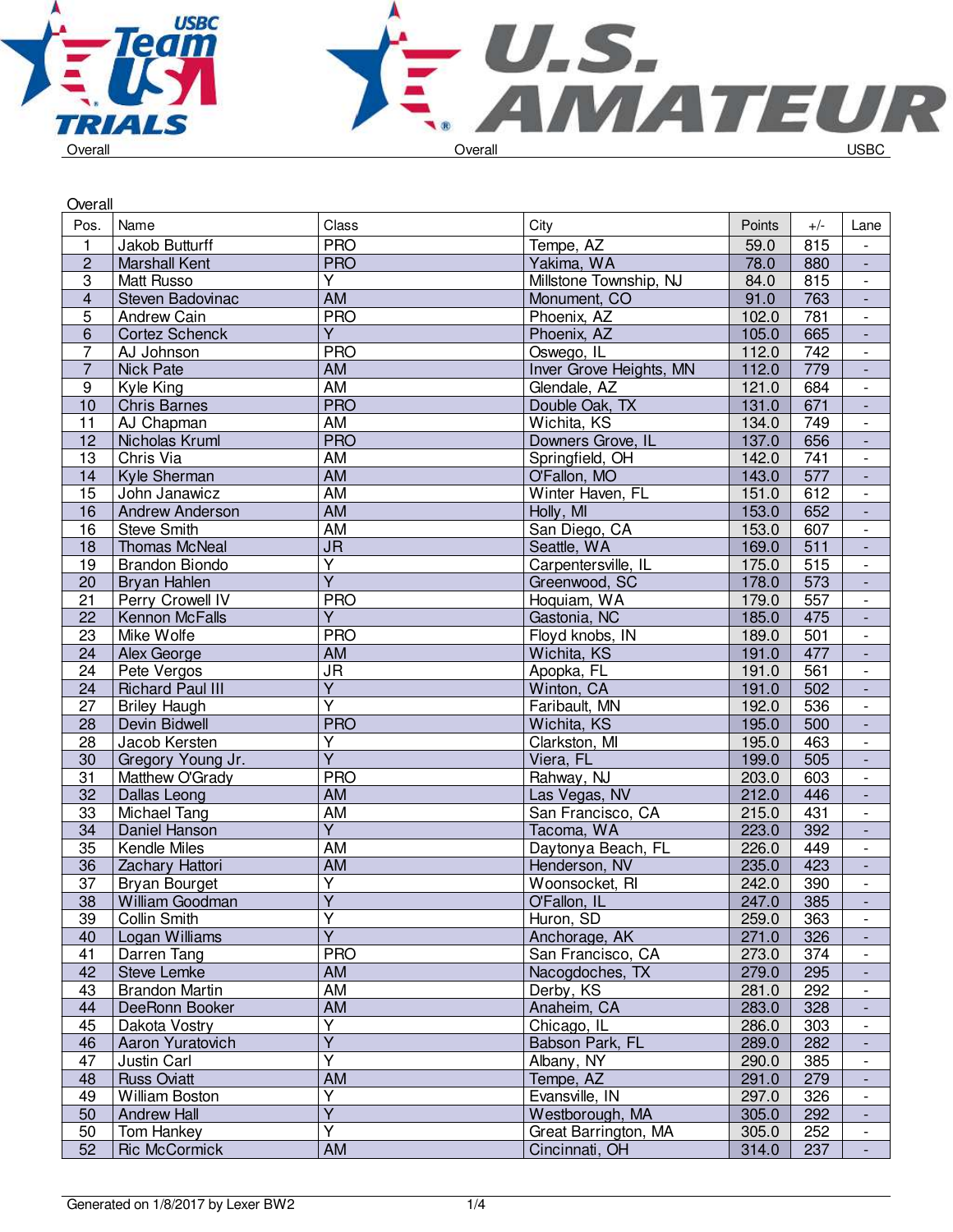



|  |  | Oveiali |  |
|--|--|---------|--|
|  |  |         |  |
|  |  |         |  |

|                 | Overall (Next 1)           |                         |                         |        |                  |                                                      |
|-----------------|----------------------------|-------------------------|-------------------------|--------|------------------|------------------------------------------------------|
| Pos.            | Name                       | Class                   | City                    | Points | $+/-$            | Lane                                                 |
| 53              | Ryan Liederbach            | $\overline{Y}$          | Macedonia, OH           | 315.0  | 238              |                                                      |
| 54              | <b>Brandon Novak</b>       | <b>PRO</b>              | chillicothe, OH         | 317.0  | 248              | $\Box$                                               |
| 55              | <b>Matthew Farber</b>      | AM                      | O'Fallon, IL            | 320.0  | 229              | $\overline{\phantom{a}}$                             |
| 56              | <b>Brennan Haugh</b>       | Υ                       | Faribault, MN           | 323.0  | 220              | $\blacksquare$                                       |
| 57              | Kenneth Ryan               | Y                       | Farmingdale, NJ         | 325.0  | 327              | $\overline{\phantom{a}}$                             |
| 58              | Joshua Pate                | $\overline{Y}$          | Inver Grove Heights, MN | 331.0  | 205              | $\blacksquare$                                       |
| 59              | <b>Brandon Knowles</b>     | Ÿ                       | Westminster, CO         | 337.0  | 184              | $\overline{\phantom{a}}$                             |
| 59              | Kyle Krol                  | <b>AM</b>               | Tinley Park, IL         | 337.0  | 220              | $\overline{\phantom{a}}$                             |
| 61              | Jack Cook                  | Ÿ                       | Denville, NJ            | 348.0  | 204              | $\overline{\phantom{a}}$                             |
| 62              | Donovan Thomas             | $\overline{\mathsf{Y}}$ | Longmont, CO            | 358.0  | 152              | $\overline{\phantom{a}}$                             |
| 63              | Joshua Rondino             | $\overline{\mathsf{Y}}$ | Lilburn, GA             | 359.0  | 215              | $\overline{\phantom{a}}$                             |
| 64              | <b>Ryan Winters</b>        | $\overline{\mathsf{Y}}$ | Livonie, MI             | 362.0  | 153              | $\Box$                                               |
| 65              | <b>Brian Gaines</b>        | AM                      | Philadelphia, PA        | 363.0  | 124              | $\overline{\phantom{a}}$                             |
| 66              | Darwin Wimer               | <b>AM</b>               | Mesquite, NV            | 365.0  | 171              | $\blacksquare$                                       |
| 67              | Alexander Lankford         | Y                       | Wichita, KS             | 366.0  | 126              | $\overline{\phantom{a}}$                             |
| 68              | <b>Matthew Diamond</b>     | <b>AM</b>               | Centerville, OH         | 372.0  | 148              | $\overline{\phantom{a}}$                             |
| 69              | Kevin Valmonte             | <b>AM</b>               | Upland, CA              | 374.0  | 128              | $\overline{\phantom{a}}$                             |
| 70              | Meeco Walker               | $\overline{Y}$          | East Cleveland, OH      | 378.0  | 134              | $\overline{\phantom{a}}$                             |
| 71              | Mason Yamada               | $\overline{\mathsf{Y}}$ | Kenai, AK               | 386.0  | 68               | $\overline{\phantom{a}}$                             |
| 72              | Andrew Letscher            | $\overline{\mathsf{Y}}$ | Canfield, OH            | 392.0  | 85               | $\overline{\phantom{a}}$                             |
| 73              | Alexander Martin           | Ÿ                       | Smyrna, GA              | 396.0  | 55               | $\Box$                                               |
| 74              | <b>Anthony Naujokas</b>    | $\overline{Y}$          | Lake Ronkonkoma, NY     | 397.0  | 76               | $\Box$                                               |
| $\overline{75}$ | Luke Fisher                | Ý                       | Altoona, IA             | 399.0  | 113              | $\overline{\phantom{a}}$                             |
| 76              | Sean Wilcox                | $\overline{Y}$          | Altamonte Springs, FL   | 401.0  | 93               | $\blacksquare$                                       |
| 77              | <b>Andrew Heritage</b>     | Υ                       | Evansville, WI          | 410.0  | 60               | $\overline{\phantom{a}}$                             |
| 78              | <b>Ryan Mooney</b>         | <b>AM</b>               | Carterville, IL         | 413.0  | $\overline{32}$  | $\overline{\phantom{a}}$                             |
| $\overline{79}$ | Calvin Au                  | $\overline{\mathsf{Y}}$ | Daly City, CA           | 414.0  | $\overline{98}$  | $\overline{\phantom{a}}$                             |
| $\overline{80}$ | <b>Brent Boho</b>          | $\overline{\mathsf{Y}}$ | Colgate, WI             | 418.0  | 66               | $\overline{\phantom{a}}$                             |
| 81              | Tristan Leyen              | $\overline{\mathsf{Y}}$ | Perry Hall, MD          | 423.0  | 64               | $\overline{\phantom{a}}$                             |
| 82              | <b>Tanner Spacey</b>       | AM                      | Burien, WA              | 425.0  | 60               | $\overline{\phantom{a}}$                             |
| 83              | Hunter Kempton             | $\overline{Y}$          | Buzzards Bay, MA        | 427.0  | 50               | $\overline{\phantom{a}}$                             |
| 83              | Jacob Klein                | $\overline{Y}$          | East Islip, NY          | 427.0  | 46               | ÷,                                                   |
| 85              | Brian Monnette Jr.         | AM                      | Lakewood, WA            | 428.0  | 49               | $\overline{\phantom{a}}$                             |
| 86              | <b>Tyrell Ingalls</b>      | Y                       | Loganville, GA          | 431.0  | 40               | $\overline{\phantom{a}}$                             |
| 87              | Daniel Bolan               | Ÿ                       | Orlando, FL             | 432.0  | 30               | $\overline{\phantom{a}}$                             |
| 87              | Ronnie Fujita              | <b>AM</b>               | El Sobrante, CA         | 432.0  | 24               | $\overline{\phantom{a}}$                             |
| $\overline{89}$ | Chaz Dennis                | $\overline{\mathsf{Y}}$ | Galloway, OH            | 433.0  | $-4$             | $\overline{\phantom{a}}$                             |
| 90              | <b>Christopher Radliff</b> | $\overline{Y}$          | Schenectady, NY         | 436.0  | $\overline{4}$   | $\overline{\phantom{a}}$                             |
| 91              | <b>Tyger Miller</b>        | Ÿ                       | Klamath Falls, OR       | 440.0  | 33               |                                                      |
| 92              | James Grago III            | <b>PRO</b>              | Hampstead, NC           | 447.0  | 28               |                                                      |
| 93              | Jordan Bryant              | Y                       | Detroit, MI             | 450.0  | $\boldsymbol{9}$ | $\blacksquare$                                       |
| 93              | <b>Jake Rollins</b>        | $\overline{Y}$          | Glen Rock, NJ           | 450.0  | $-64$            |                                                      |
| 95              | Andrew Lazarchick          | Y                       | Brick, NJ               | 451.0  | $-10$            | $\overline{\phantom{a}}$                             |
| 96              | <b>Michael Martell</b>     | Y                       | Chicago, IL             | 458.0  | 84               | $\overline{\phantom{a}}$                             |
| 97              | <b>Conner Kolessides</b>   | Y                       | Great Falls, VA         | 459.0  | $-60$            | $\overline{\phantom{a}}$                             |
| 98              | Ken Hayase-Fong            | $\overline{\mathsf{Y}}$ | Pearl City, HI          | 465.0  | $-34$            | $\overline{\phantom{a}}$                             |
| 99              | Gregory Tack               | Ÿ                       | Port Murray, NJ         | 467.0  | $-46$            |                                                      |
| 100             | Jacob Dunnum               | $\overline{\mathsf{Y}}$ | La Crosse, WI           | 476.0  | $-60$            | $\overline{\phantom{a}}$                             |
|                 |                            | AM                      |                         |        |                  | $\overline{\phantom{a}}$                             |
| 101             | Thomas Peters              | $\overline{Y}$          | Belleville, IL          | 480.0  | $-89$            | $\overline{\phantom{a}}$                             |
| 102             | Casey Cohagan              | <b>PRO</b>              | Fairport Harbor, OH     | 485.0  | $-93$            | $\overline{\phantom{a}}$<br>$\overline{\phantom{a}}$ |
| 103             | Michael Duran              |                         | Banning, CA             | 495.0  | $-76$            |                                                      |
| 104             | <b>Willie Rushing</b>      | AM<br>Y.                | Southfield, MI          | 501.0  | $-125$           | $\overline{\phantom{a}}$                             |
| 105             | Joseph Grondin             |                         | San Pedro, CA           | 503.0  | $-145$           | $\overline{\phantom{a}}$                             |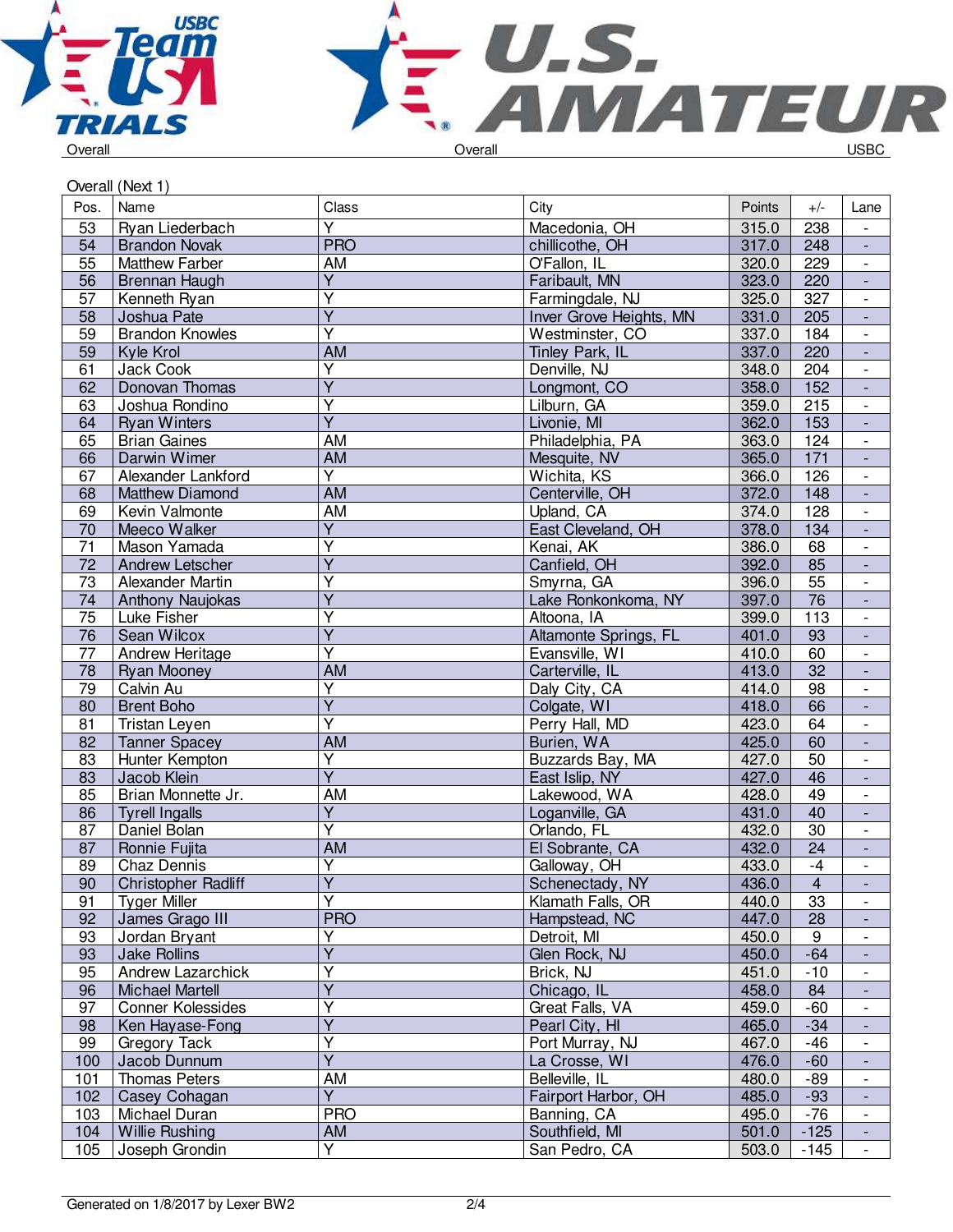



|      | Overall (Next 2)         |                         |                         |        |                 |                             |  |
|------|--------------------------|-------------------------|-------------------------|--------|-----------------|-----------------------------|--|
| Pos. | Name                     | Class                   | City                    | Points | $+/-$           | Lane                        |  |
| 106  | Sergio Torres            | $\overline{Y}$          | Henderson, NV           | 507.0  | $-141$          |                             |  |
| 107  | Jeffrey Bartos           | AM                      | Palatine, IL            | 508.0  | $-147$          |                             |  |
| 107  | Chase Kaufman            | $\overline{Y}$          | Swartz Creek, MI        | 508.0  | $-108$          | $\blacksquare$              |  |
| 109  | <b>Chase Benites</b>     | $\overline{\mathsf{Y}}$ | Grandville, MI          | 509.0  | $-111$          | $\overline{\phantom{a}}$    |  |
| 110  | <b>Bradley Crouse</b>    | $\overline{\mathsf{Y}}$ | Nazareth, PA            | 510.0  | $-139$          | $\blacksquare$              |  |
| 110  | Jacob Gill               | AM                      | Albuquerque, NM         | 510.0  | $-119$          | $\blacksquare$              |  |
| 112  | Kevin Jones              | <b>AM</b>               | Covina, CA              | 512.0  | $-120$          | $\Box$                      |  |
| 113  | Kaan Kurt                | $\overline{\mathsf{Y}}$ | Leland, NC              | 514.0  | $-125$          | $\Box$                      |  |
| 114  | <b>Matthew Santos</b>    | AM                      | Broomfield, CO          | 519.0  | $-148$          | ÷,                          |  |
| 115  | Luke Bow                 | AM                      | Temecula, CA            | 533.0  | $-202$          | $\overline{\phantom{a}}$    |  |
| 115  | Jerod Hromek             | $\overline{Y}$          | Towanda, KS             | 533.0  | $-134$          | $\blacksquare$              |  |
| 117  | Jacob Fukuyama           | AM                      | Aiea, HI                | 542.0  | $-174$          |                             |  |
| 118  | Jordan Nunn              | $\overline{Y}$          | Flint, MI               | 544.0  | $-168$          | $\blacksquare$              |  |
| 119  | Craig Yamada             | AM                      | Kaneohe, HI             | 547.0  | $-196$          | $\blacksquare$              |  |
| 120  | Nick Archacki            | $\overline{\mathsf{Y}}$ | Saegertown, PA          | 556.0  | $-250$          | $\blacksquare$              |  |
| 121  | Donovan Koff             | $\overline{\mathsf{Y}}$ | Las Vegas, NV           | 557.0  | $-251$          | $\overline{\phantom{a}}$    |  |
| 122  | <b>Timothy Gruendler</b> | <b>AM</b>               | St. Louis, MO           | 561.0  | $\overline{81}$ | $\Box$                      |  |
| 123  | <b>Brandon Wanders</b>   | AM                      | Trabuco Canyon, CA      | 567.0  | $-294$          | $\overline{\phantom{a}}$    |  |
| 124  | <b>Gunther Grinde</b>    | $\overline{Y}$          | Prior Lake, MN          | 572.0  | $-281$          | $\Box$                      |  |
| 124  | <b>Tyler Kurcz</b>       | $\overline{\mathsf{Y}}$ | Hanover Park, IL        | 572.0  | $-291$          | $\overline{\phantom{a}}$    |  |
| 126  | Lucas Perdieu            | <b>AM</b>               | De Witt, IA             | 573.0  | $-234$          | $\blacksquare$              |  |
| 126  | TJ Rock                  | $\overline{\mathsf{Y}}$ | henderson, NV           | 573.0  | $-226$          |                             |  |
| 128  | <b>Andrew Cannuli</b>    | $\overline{Y}$          | Moorestown, NJ          | 574.0  | $-267$          | $\overline{\phantom{a}}$    |  |
|      |                          | $\overline{\mathsf{Y}}$ | Owatonna, MN            |        |                 | $\blacksquare$              |  |
| 129  | Logan Langer             | <b>PRO</b>              |                         | 577.0  | $-222$          | $\overline{\phantom{a}}$    |  |
| 130  | Robert Altieri           |                         | Vancouver, WA           | 578.0  | $-238$          | $\blacksquare$              |  |
| 130  | Kyle Andrews             | Ÿ<br>$\overline{Y}$     | Oceanside, CA           | 578.0  | $-224$          | $\blacksquare$              |  |
| 132  | Steven Kushner           | $\overline{\mathsf{Y}}$ | Skokie, IL              | 581.0  | $-423$          | $\Box$                      |  |
| 133  | Joe Gerencser            |                         | Henderson, NV           | 582.0  | $-239$          | $\overline{\phantom{a}}$    |  |
| 134  | <b>Reed Ross</b>         | <b>AM</b>               | Faribault, MN           | 599.0  | $-340$          | ÷,                          |  |
| 135  | Julian Zavala            | Υ                       | Downey, CA              | 600.0  | $-289$          | $\overline{\phantom{a}}$    |  |
| 136  | Kevin Fischer            | Ÿ                       | Winter Park, FL         | 604.0  | $-333$          | $\blacksquare$              |  |
| 137  | Alec Dudley              | $\overline{\mathsf{Y}}$ | Anchorage, AK           | 605.0  | $-377$          |                             |  |
| 138  | Piroz Tahriri            | AM                      | Belmont, CA             | 608.0  | $-391$          | $\overline{\phantom{a}}$    |  |
| 139  | Alexander Angell         | $\overline{\mathsf{Y}}$ | Unionville, CT          | 610.0  | $-371$          | $\overline{\phantom{a}}$    |  |
| 140  | <b>Teagan Smale</b>      | $\overline{\mathsf{Y}}$ | <b>Boulder City, NV</b> | 613.0  | $-337$          | $\blacksquare$              |  |
| 141  | Jonathan Bowman          | Ϋ                       | Peru, NY                | 614.0  | $-304$          |                             |  |
| 142  | Alex Aguirre             | $\overline{\mathsf{Y}}$ | Tracy, CA               | 617.0  | $-322$          |                             |  |
| 143  | <b>Brett Barrientes</b>  | AM                      | Grovetown, GA           | 620.0  | $-329$          | $\overline{\phantom{a}}$    |  |
| 144  | <b>Ryan Dudley</b>       | $\overline{Y}$          | Anchorage, AK           | 627.0  | $-355$          | $\mathcal{L}_{\mathcal{A}}$ |  |
| 145  | Igar Rodriguez           | Υ                       | Miami, FL               | 631.0  | $-360$          | $\overline{\phantom{a}}$    |  |
| 146  | Avery Wolf               | $\overline{\mathsf{Y}}$ | Skokie, IL              | 636.0  | $-416$          | $\overline{\phantom{a}}$    |  |
| 147  | Tim Smolen               | AM                      | Elmwood Park, IL        | 647.0  | $-707$          |                             |  |
| 148  | Nick Kross               | $\overline{Y}$          | New Lenox, IL           | 651.0  | $-475$          |                             |  |
| 149  | <b>Grant Oehler</b>      | Y                       | Carmel, IN              | 652.0  | $-474$          | $\overline{\phantom{a}}$    |  |
| 150  | Zachary Vitelli          | $\overline{Y}$          | Annandale, NJ           | 653.0  | $-424$          |                             |  |
| 150  | Joshua Taylor            | AM                      | Marina Del Rey, CA      | 653.0  | $-380$          |                             |  |
| 150  | Matthew C. Stephens      | Y                       | Houston, TX             | 653.0  | $-383$          |                             |  |
| 150  | <b>Trent Mitchell</b>    | AM                      | Chicago, IL             | 653.0  | $-386$          | $\overline{\phantom{a}}$    |  |
| 154  | Kyle Ortiz               | AM                      | Mililani, HI            | 654.0  | $-477$          | $\blacksquare$              |  |
| 155  | Holden Luke              | Υ                       | Sioux falls, SD         | 662.0  | $-475$          | $\overline{\phantom{a}}$    |  |
| 156  | Kennison Andrews         | $\overline{\mathsf{Y}}$ | Oceanside, CA           | 684.0  | $-433$          | $\overline{\phantom{a}}$    |  |
| 157  | Chris Bauman             | AM                      | Las Vegas, NV           | 697.0  | $-556$          | $\overline{\phantom{a}}$    |  |
| 158  | Eric Cox                 | AM                      | San Diego, CA           | 699.0  | $-538$          | $\blacksquare$              |  |